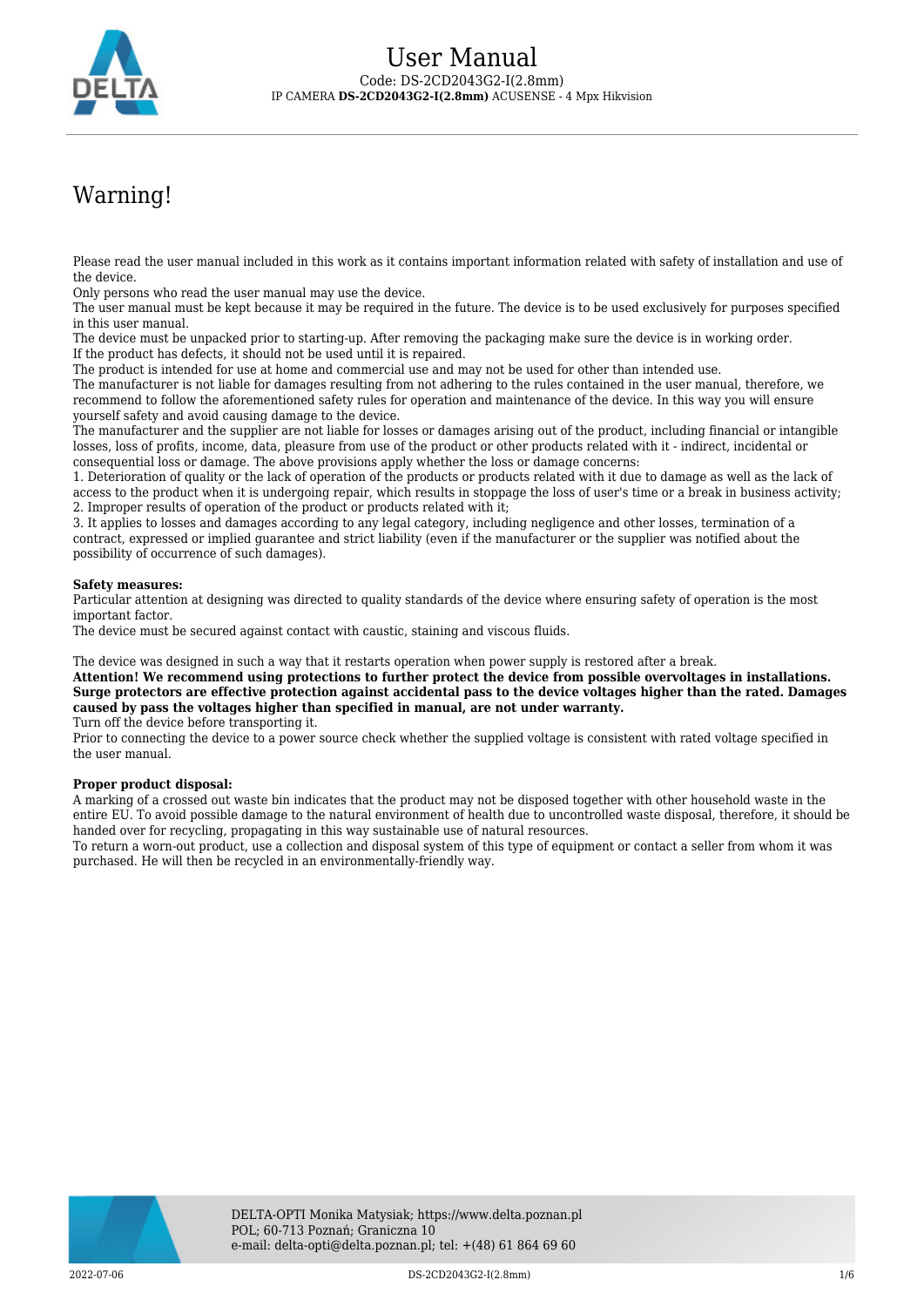

## User Manual Code: DS-2CD2043G2-I(2.8mm) IP CAMERA **DS-2CD2043G2-I(2.8mm)** ACUSENSE - 4 Mpx Hikvision

IP camera with efficient H.265 / H.264 image compression algorithm for clear and smooth video streaming at maximal resolution of 4 MPx.

PoE powering possibility, compatible with the 802.3af standard makes the device more universal and easier to install.

Camera is according to IP67 Index of Protection norm. Powered by Darkfighter - the camera has very good sensitivity, dedicated to poor lighting conditions.

| Standard:                 | TCP/IP                                                                                                                                      |
|---------------------------|---------------------------------------------------------------------------------------------------------------------------------------------|
| Sensor:                   | 1/3 " Progressive Scan CMOS                                                                                                                 |
| Scanning system:          | Progressive                                                                                                                                 |
| Matrix size:              | 4 Mpx                                                                                                                                       |
| Resolution:               | 2688 x 1520 - 4 Mpx,<br>1920 x 1080 - 1080p,<br>1280 x 720 - 720p                                                                           |
| Lens:                     | $2.8$ mm                                                                                                                                    |
| View angle:               | • 103 ° (manufacturer data)<br>• 100 ° (our tests result)                                                                                   |
| Compression:              | H.265+ / H.265 / H.264+ / H.264 / MJPEG                                                                                                     |
| Range of IR illumination: | 40 m                                                                                                                                        |
| Alarm inputs / outputs:   |                                                                                                                                             |
| Audio:                    |                                                                                                                                             |
| Memory card slot:         | Micro SD memory cards up to 256GB support (possible local recording)                                                                        |
| Main stream frame rate:   | 20 fps @ 4 Mpx<br>25 fps @ 1080p                                                                                                            |
| Network interface:        | 10/100 Base-T (RJ-45)                                                                                                                       |
| Network protocols:        | TCP/IP, ICMP, HTTP, HTTPS, FTP, DHCP, DNS, DDNS, RTP, RTSP, NTP, UPnP,<br>SMTP, IGMP, IEEE 802.1x, QoS, IPv6, UDP, Bonjour, SSL, TLS, PPPoE |



DELTA-OPTI Monika Matysiak; https://www.delta.poznan.pl POL; 60-713 Poznań; Graniczna 10 e-mail: delta-opti@delta.poznan.pl; tel: +(48) 61 864 69 60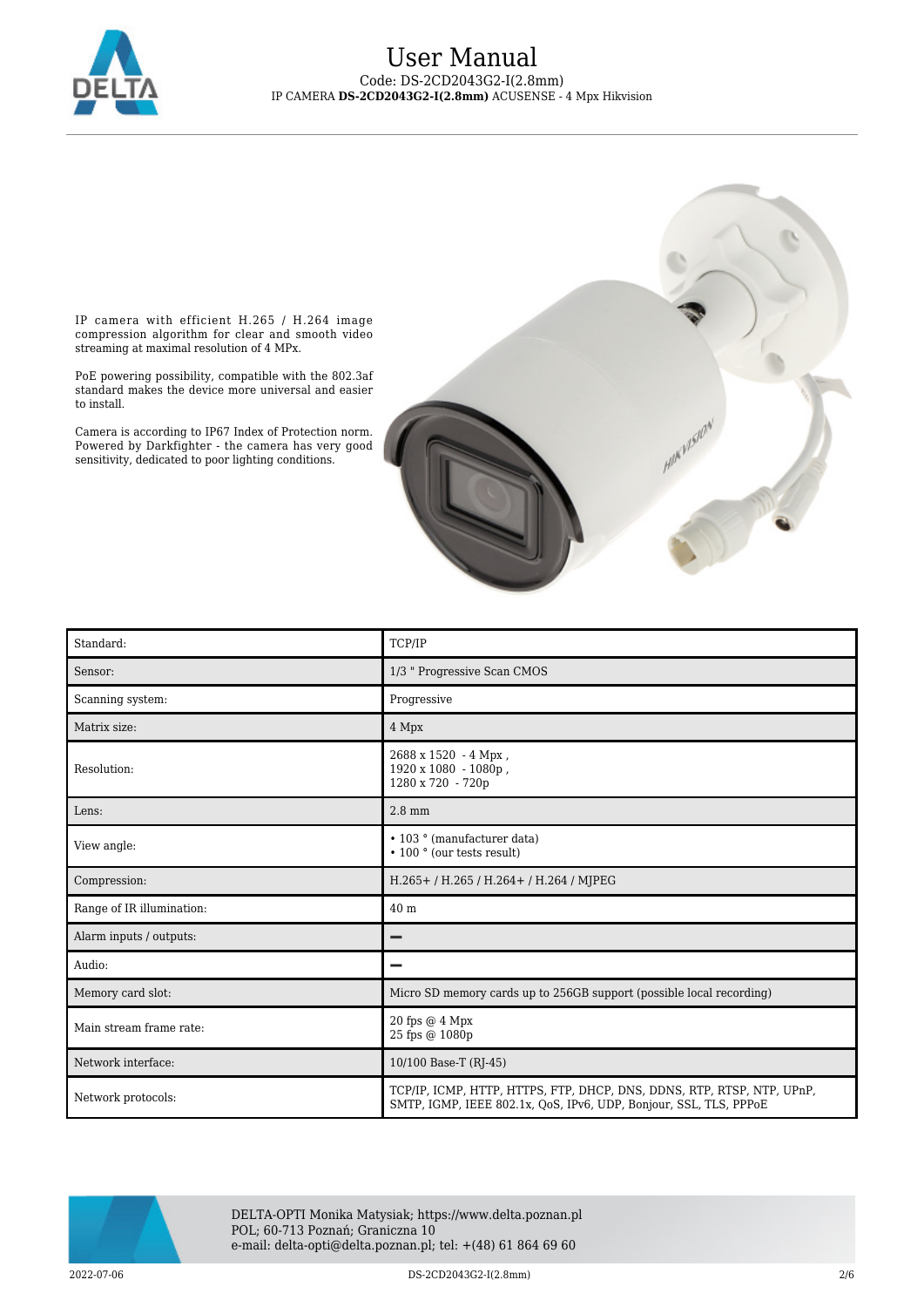

## User Manual Code: DS-2CD2043G2-I(2.8mm) IP CAMERA **DS-2CD2043G2-I(2.8mm)** ACUSENSE - 4 Mpx Hikvision

| <b>WEB Server:</b>             | Built-in                                                                                                                                                                                                                                                                                                                                                                                                                                                                                                                                                                                                                                                                                                                                                                                                                                                                                                                                                                                                                                                                                                 |
|--------------------------------|----------------------------------------------------------------------------------------------------------------------------------------------------------------------------------------------------------------------------------------------------------------------------------------------------------------------------------------------------------------------------------------------------------------------------------------------------------------------------------------------------------------------------------------------------------------------------------------------------------------------------------------------------------------------------------------------------------------------------------------------------------------------------------------------------------------------------------------------------------------------------------------------------------------------------------------------------------------------------------------------------------------------------------------------------------------------------------------------------------|
| Max. number of on-line users:  | 6                                                                                                                                                                                                                                                                                                                                                                                                                                                                                                                                                                                                                                                                                                                                                                                                                                                                                                                                                                                                                                                                                                        |
| ONVIF:                         | 18.12                                                                                                                                                                                                                                                                                                                                                                                                                                                                                                                                                                                                                                                                                                                                                                                                                                                                                                                                                                                                                                                                                                    |
| Mobile phones support:         | Port no.: 8000 or access by a cloud (P2P)<br>• Android: Free application iVMS-4500 or Hik-Connect<br>• iOS (iPhone): Free application <i>iVMS-4500</i> or <i>Hik-Connect</i>                                                                                                                                                                                                                                                                                                                                                                                                                                                                                                                                                                                                                                                                                                                                                                                                                                                                                                                             |
| Default IP address:            | 192.168.1.64                                                                                                                                                                                                                                                                                                                                                                                                                                                                                                                                                                                                                                                                                                                                                                                                                                                                                                                                                                                                                                                                                             |
| Default admin user / password: | $admin / -$<br>The administrator password should be set at the first start                                                                                                                                                                                                                                                                                                                                                                                                                                                                                                                                                                                                                                                                                                                                                                                                                                                                                                                                                                                                                               |
| Web browser access ports:      | 80                                                                                                                                                                                                                                                                                                                                                                                                                                                                                                                                                                                                                                                                                                                                                                                                                                                                                                                                                                                                                                                                                                       |
| PC client access ports:        | Port no.: 8000 or access by a cloud (P2P) - iVMS-4200 application                                                                                                                                                                                                                                                                                                                                                                                                                                                                                                                                                                                                                                                                                                                                                                                                                                                                                                                                                                                                                                        |
| Mobile client access ports:    | 8000                                                                                                                                                                                                                                                                                                                                                                                                                                                                                                                                                                                                                                                                                                                                                                                                                                                                                                                                                                                                                                                                                                     |
| Port ONVIF:                    | 80                                                                                                                                                                                                                                                                                                                                                                                                                                                                                                                                                                                                                                                                                                                                                                                                                                                                                                                                                                                                                                                                                                       |
| RTSP URL:                      | • Main stream: rtsp://user:password@192.168.1.64:554/Streaming/Channels/101/<br>• Sub stream: rtsp://user.password@192.168.1.64.554/Streaming/Channels/102/                                                                                                                                                                                                                                                                                                                                                                                                                                                                                                                                                                                                                                                                                                                                                                                                                                                                                                                                              |
| RS-485 interface:              | $\overline{\phantom{0}}$                                                                                                                                                                                                                                                                                                                                                                                                                                                                                                                                                                                                                                                                                                                                                                                                                                                                                                                                                                                                                                                                                 |
| Main features:                 | • WDR - 120 dB - Wide Dynamic Range<br>• 3D-DNR - Digital Noise Reduction<br>• BLC/HLC - Back Light / High Light Compensation<br>• ROI - improve the quality of selected parts of image<br>• ANR - Automatic Network Replenishment allows to save image to the card when the<br>network connection with DVR is break (network failure) and next synchronize its<br>• EXIR - high-efficiency infrared LEDs technology, which evenly covers the whole<br>plan of both central vantage points of the scene as well as the corners<br>• Anti-Flicker - The technology eliminates the tiring eyes flickering image effect<br>• Day/night mode<br>• ICR - Movable InfraRed filter<br>• WB - White Balance<br>• AGC - Automatic Gain Control<br>• Possibility to change the resolution, quality and bit rate<br>• Sharpness - sharper image outlines<br>• Configurable Privacy Zones<br>• Motion Detection<br>• Mirror - Mirror image<br>• Filtering of false alarms based on the recognition of persons and vehicles<br>• Intelligent Image Analysis : crossing the line (tripwire), intrusion, face detection |
| Power supply:                  | • PoE (802.3af),<br>• 12 V DC / 500 mA                                                                                                                                                                                                                                                                                                                                                                                                                                                                                                                                                                                                                                                                                                                                                                                                                                                                                                                                                                                                                                                                   |
| Power consumption:             | $\bullet \le 7$ W @ PoE (802.3af)<br>$\cdot$ $\leq$ 6 W @ 12 V DC                                                                                                                                                                                                                                                                                                                                                                                                                                                                                                                                                                                                                                                                                                                                                                                                                                                                                                                                                                                                                                        |
| Housing:                       | Compact, Metal                                                                                                                                                                                                                                                                                                                                                                                                                                                                                                                                                                                                                                                                                                                                                                                                                                                                                                                                                                                                                                                                                           |
| Color:                         | White                                                                                                                                                                                                                                                                                                                                                                                                                                                                                                                                                                                                                                                                                                                                                                                                                                                                                                                                                                                                                                                                                                    |
| "Index of Protection":         | <b>IP67</b>                                                                                                                                                                                                                                                                                                                                                                                                                                                                                                                                                                                                                                                                                                                                                                                                                                                                                                                                                                                                                                                                                              |
| Operation temp:                | $-30 °C$ 60 °C                                                                                                                                                                                                                                                                                                                                                                                                                                                                                                                                                                                                                                                                                                                                                                                                                                                                                                                                                                                                                                                                                           |
| Supported languages:           | Polish, English, Bulgarian, Croatian, Czech, Danish, Estonian, Finnish, French, Greek,<br>Spanish, Dutch, Lithuanian, Latvian, German, Norwegian, Portuguese, Russian,<br>Romanian, Serbian, Slovak, Slovenian, Swedish, Turkish, Ukrainian, Hungarian,<br>Vietnamese, Italian                                                                                                                                                                                                                                                                                                                                                                                                                                                                                                                                                                                                                                                                                                                                                                                                                           |



DELTA-OPTI Monika Matysiak; https://www.delta.poznan.pl POL; 60-713 Poznań; Graniczna 10 e-mail: delta-opti@delta.poznan.pl; tel: +(48) 61 864 69 60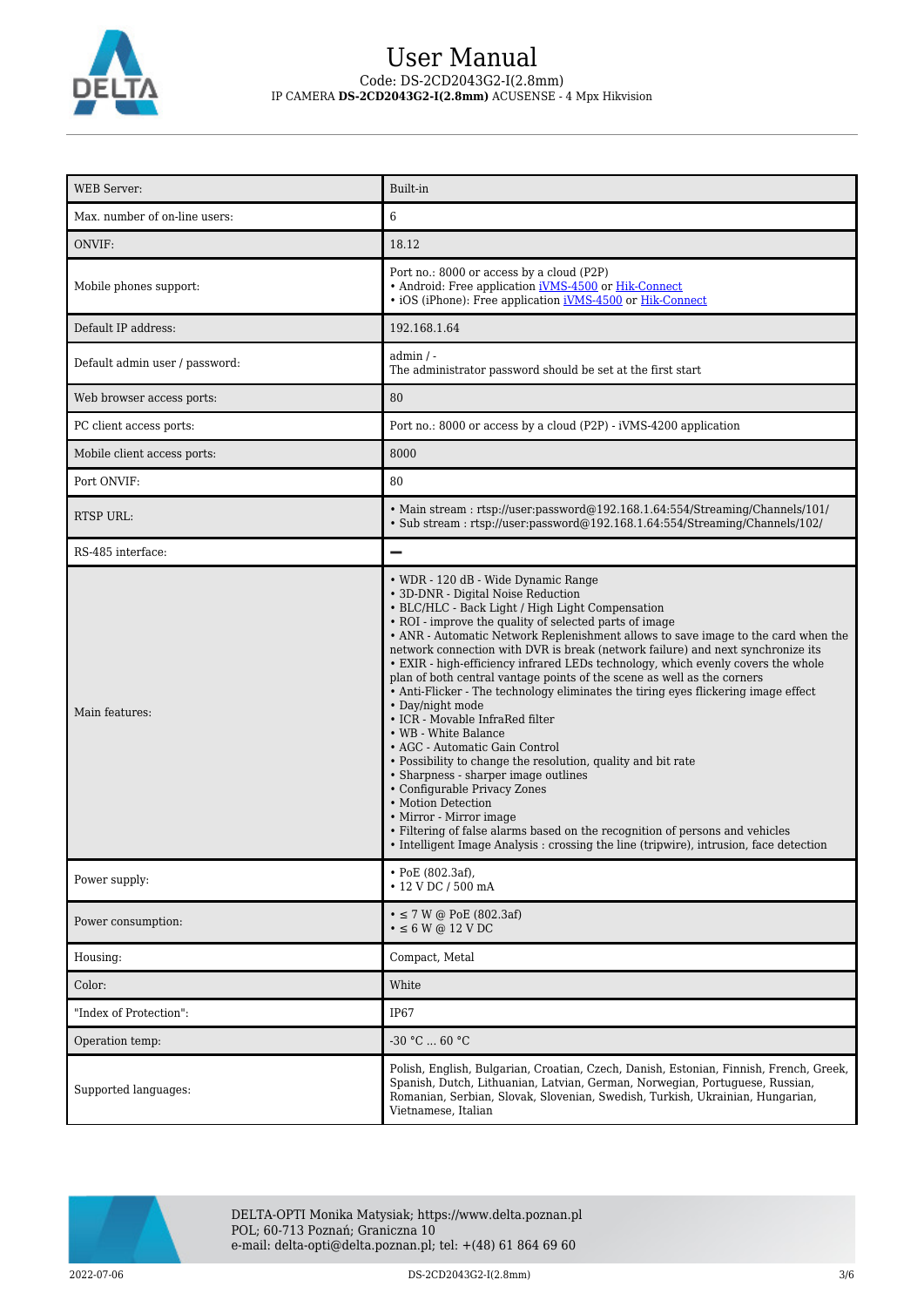

## User Manual Code: DS-2CD2043G2-I(2.8mm) IP CAMERA **DS-2CD2043G2-I(2.8mm)** ACUSENSE - 4 Mpx Hikvision

| Weight:               | $0.49$ kg     |
|-----------------------|---------------|
| Dimensions:           | Ø 70 x 162 mm |
| Manufacturer / Brand: | Hikvision     |
| SAP Code:             | 311313535     |
| Guarantee:            | 3 years       |



Side view:



Memory card slot:

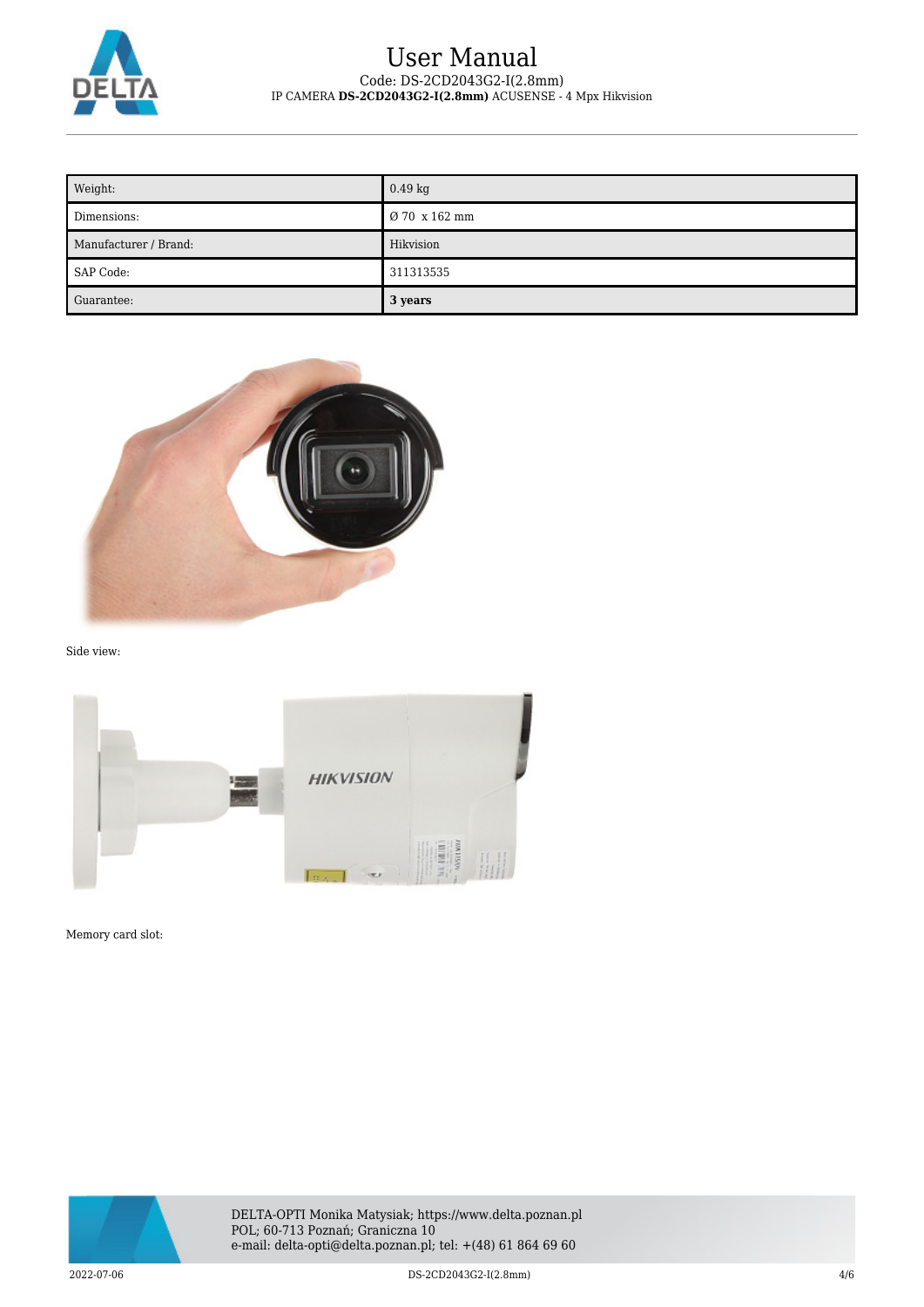



#### Camera mounting side view:



Grounding: